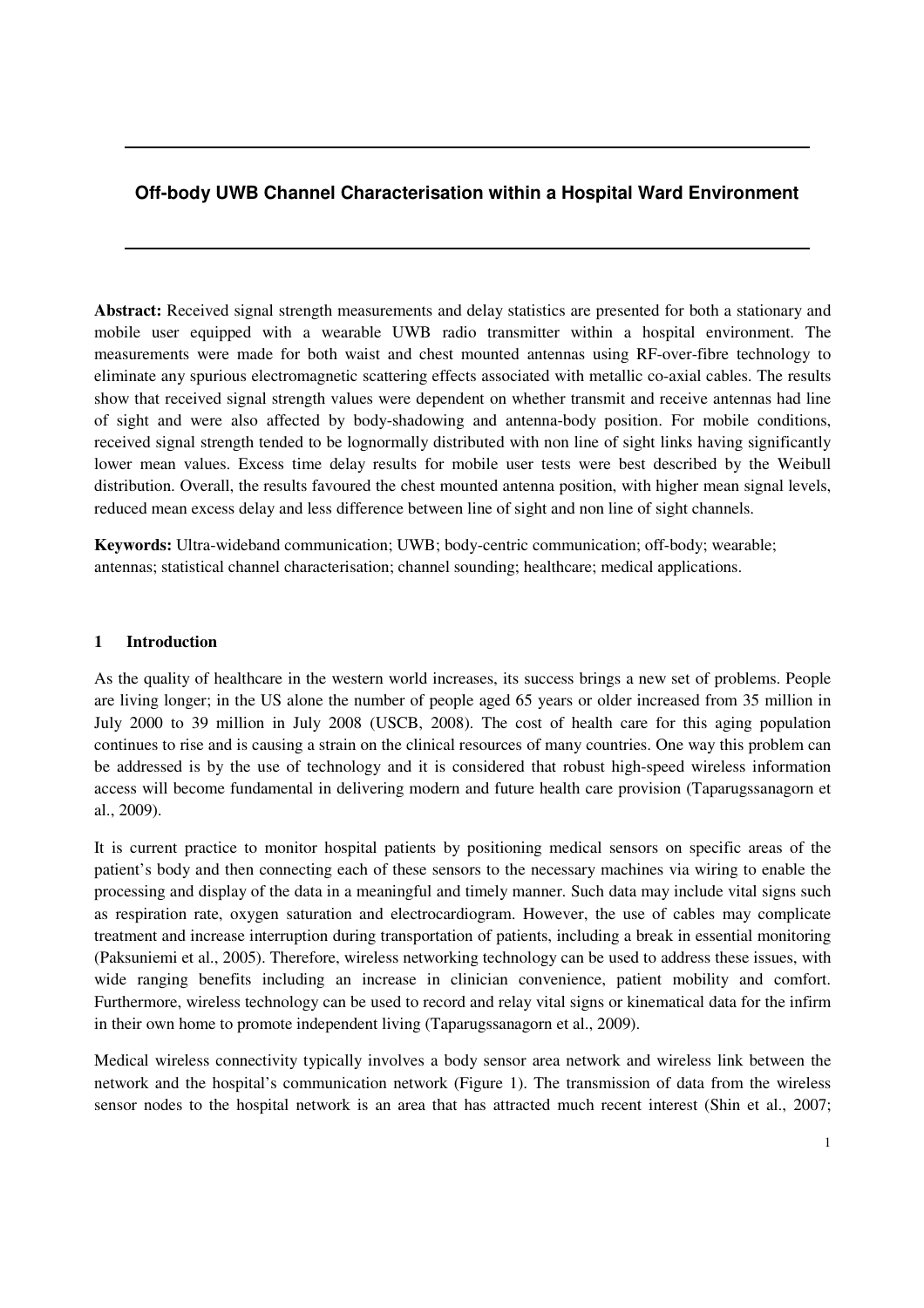Karlsson et al., 2005) with a range of wireless data transmission technologies being employed including Wi-Fi, Zigbee and Bluetooth (Elgharably et al., 2008). However, for link distances below 15 m ultrawideband (UWB) transmission offers very low power, cost, complexity and very high data rates (Oppermann, 2004). In medical applications, UWB would be suitable for transmitting sizable volumes of streamed patient data within indoor hospital environments as it is less affected by multipath propagation than other competing technologies. Indeed, UWB prospers in rich multipath environment (Hoff et al., 2003). It is thus suitable for a busy ward environment with furniture and pedestrians blocking the line of sight (LOS) path between transmitter (TX) and receiver (RX). UWB is also hospital safe since FCC and equivalent worldwide regulations ensure devices are subject to controlled power and frequency limitations guaranteeing an extremely low level of emissions (CFR, 2008).

Currently only a few studies have addressed the topic of the characterisation of UWB radio links in hospital environments (e.g., Hentila et al., 2005), and some have also considered wearable terminals (Takizawa et al., 2008; Sani et al., 2008). There have also been a few recent studies into off-body UWB link characterisation (Goulianos et al., 2008, 2009) but these measurements were made in the frequency domain and for stationary nodes only, and were performed either in an anechoic chamber or with a distinctly different environmental layout to that addressed in this paper. Therefore, for the first time, we present a comprehensive characterisation of stationary and mobile off-body UWB channels within the unique cluttered environment of a hospital ward. This research issue is both commercially important and also timely as many companies across the globe are investing considerably in wireless monitors for healthcare applications, often choosing a radio chipset for their product without a full appreciation of the intricacies of the site-specific radio propagation characteristics of their chosen technology. Furthermore, the research has considered the effect of antenna position on the body and, by using the wearable time-domain pulse sounder described in Section 2, has been able to take account of unrestricted, natural user movements. This is in stark contrast to the majority of research in this field which is based on frequency domain, static-measurement sounding campaigns.



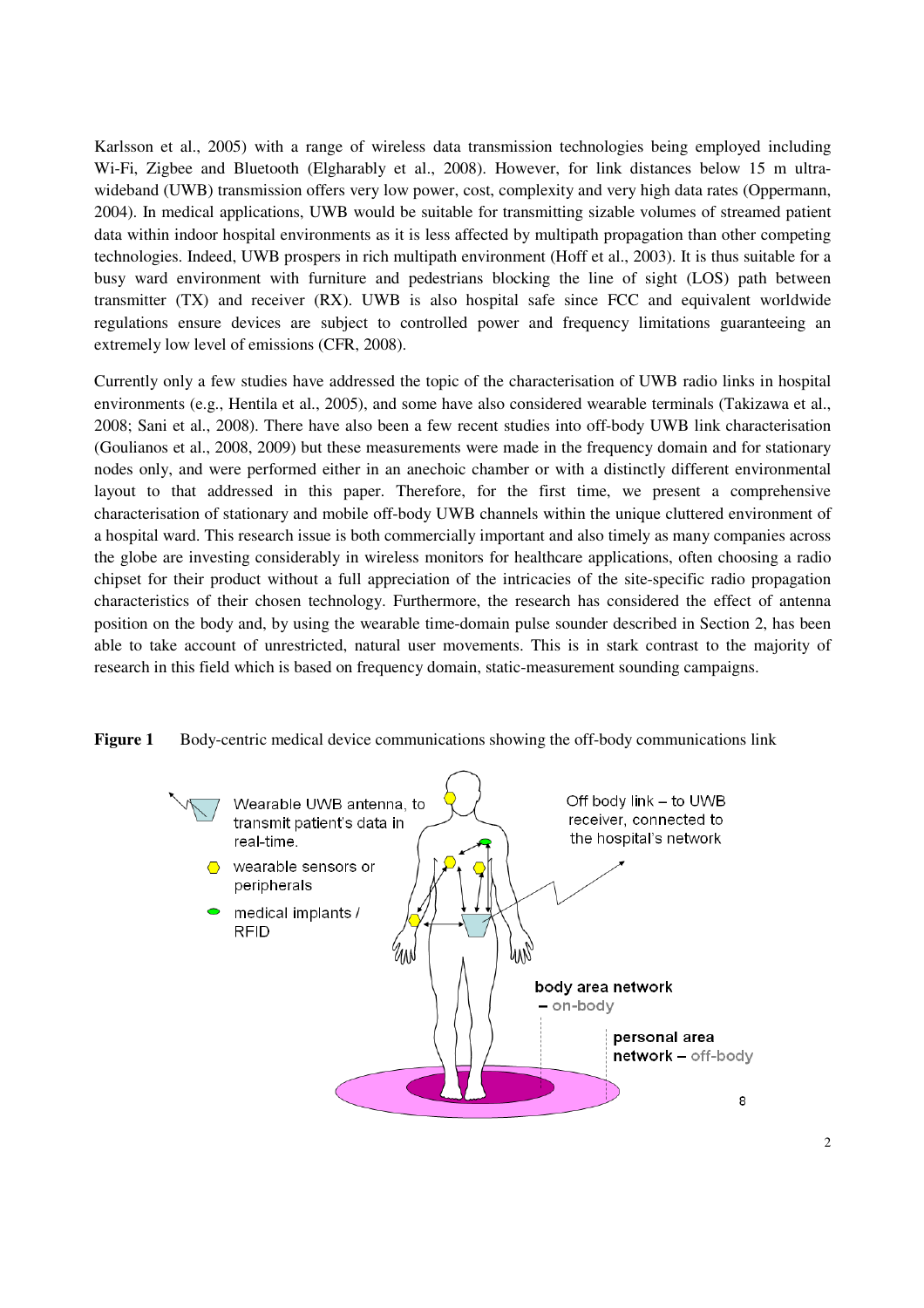### **2 Measurement System**

The wearable TX (Figure 2) consisted of a single, vertically-polarized UWB antenna (Fractus<sup>1</sup> UM-FR05-S1-P-0-107) connected to a battery-powered UWB PulsON  $210^2$  source using 1550 nm RF-over-fibre components. The Fractus antenna is a 50  $\Omega$  10 mm<sup>2</sup> chip antenna with an operational bandwidth between 3.1 – 6 GHz. The source was FCC compliant with a centre frequency of 4.7 GHz, a bandwidth of 3.2 GHz and a launch power of –12 dBm. The PulsON UWB system has been utilised previously in (Petroff, 2003; Wong et al., 2006) to undertake UWB channel measurements and indeed was designed for this purpose. The RF-overfibre system used had a gain of 0 dB and its use eliminated any electromagnetic coupling effects associated with RF co-axial cables traversing the user's body. The presence of such cables has the potential to distort offbody channel measurements by modifying the coupled antenna-body radiation pattern, particularly in non-LOS (NLOS) directions. The RF signal was converted into optical by use of a Miteq optical transmitter<sup>3</sup> (SCMT-100M 6G-28-20-M14) and converted back to RF by a Linear Photonics<sup>4</sup> MiniPR photo-receiver. The signals transmitted off-body were received by a PulsON UWB receiver system using a vertically polarized PulsON UWB antenna connected using standard co-axial cable.

A laptop recorded channel impulse response (CIR) data in the form of a power delay profile (PDP) reported by the PulsON receiver at a rate of 100 samples per second which is sufficient for a 6 GHz node moving at  $0.5 \text{ ms}^{-1}$  (the Doppler frequency for such a mobile transmitter is 10 Hz). Since each PDP can be postprocessed to remove the effect of the measurement system (refer to Section 3), analysis of the results can be related to any non-specific UWB system. The time dispersion captured in each PDP can vary considerably across different UWB radio channels due to three basic mechanisms of NLOS radio propagation: reflection, diffraction and scattering (Laitinen, 1999). All three phenomenon cause distortions of the radio signal and, when the transmitted signal propagates along more than one path to the receiver, multipath occurs. As a result the power received can vary considerably at various locations within the environment (Bultitude et al., 1998) and in an UWB system causes inter-symbol interference which limits the maximum data rate (Rappaport, 1996). Statistical parameters such as mean excess delay and RMS delay spread can be derived from PDPs to describe the temporal spread (time dispersion) of the radio channel (Ho et al, 1994). Mean excess delay, *tmean*, is the first central moment of the PDP and can be given as:

$$
t_{mean} = \frac{\sum_{i=0}^{\infty} t_i P(t_i)}{\sum_{i=0}^{\infty} P(t_i)}
$$
 (1)

and RMS time delay as:

 $\overline{a}$ 

$$
t_{\text{RMS}} = \sqrt{\sum_{i=1}^{L} (t_i - t_{\text{mean}})^2 |h(t, t_i)|^2} \text{ or } t_{\text{RMS}} = \sqrt{\sum_{i=0}^{\infty} (t_i - t_{\text{mean}})^2 P(t_i)} \frac{P(t_i)}{\sum_{i=0}^{\infty} P(t_i)}
$$
(2)

where  $t_i$  is the excess time delay of the  $i^{th}$  path and  $P(t_i)$  is the Channel impulse response.

<sup>1</sup> http://www.fractus.com/main/fractus/srw\_3.1/

<sup>2</sup> http://www.timedomain.com/pulson.php

<sup>3</sup> http://amps.miteq.com/datasheets/MITEQ-SCM\_-100M6G.PDF

<sup>4</sup> http://www.linphotonic.com/documents/DataSheets/MPR0118.pdf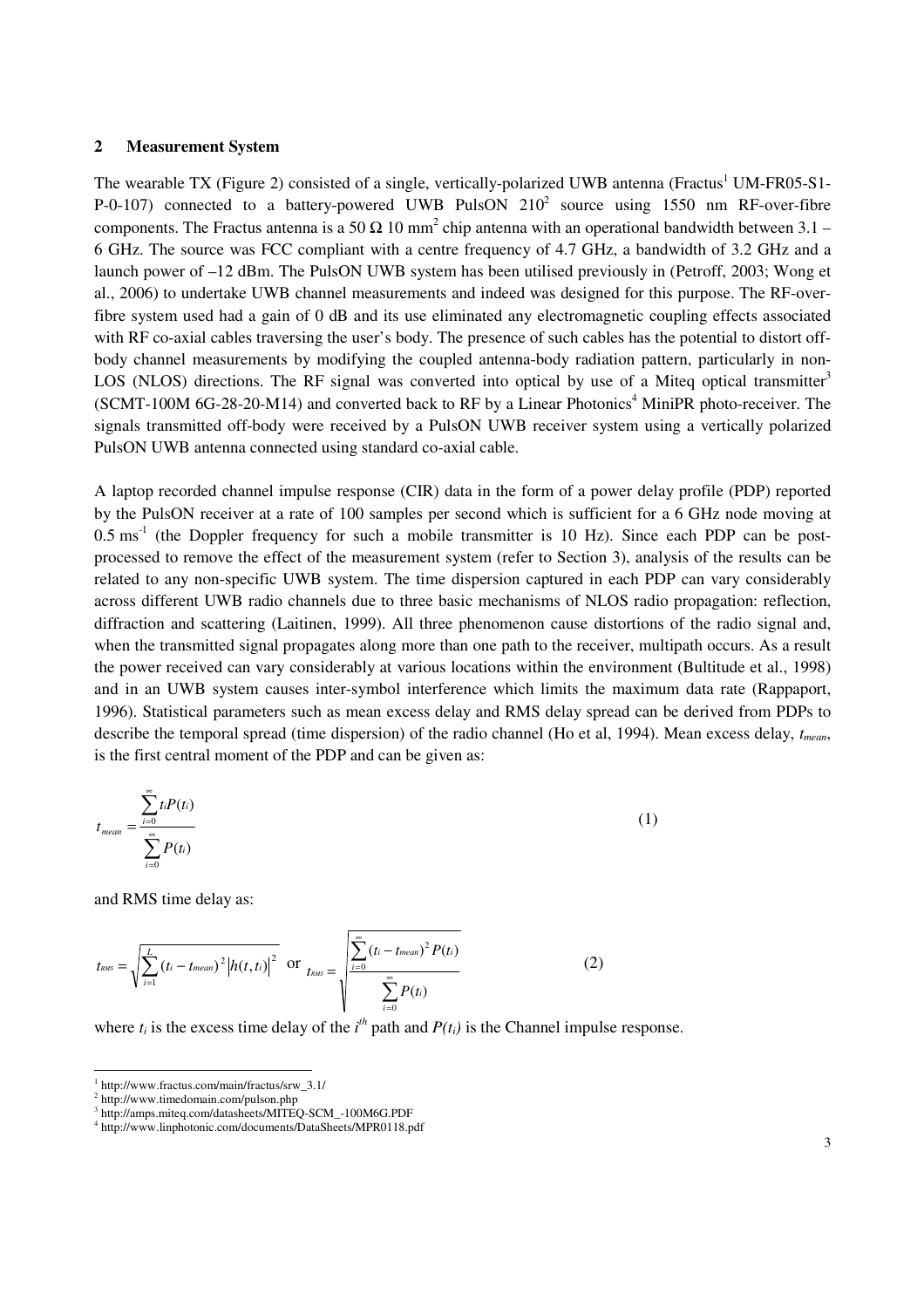The mean excess delay expresses the average propagation delay relative to the first-arriving signal component (Andersen, 1995). The RMS delay spread is the square root of the second central element of the PDP, and thus a measure of the temporal spread of the PDP about the mean excess delay. To prevent noise from affecting calculated delay statistics, a threshold is incorporated into the signal processing software to give most accurate results for *tmean* and *tRMS* values.

**Figure 2** Wearable UWB transmitter a) antenna and amplifier unit on user's waist showing optical feed, b) block diagram



### **3 Measurement environment and procedure**

The measurement campaign was undertaken in a 49 m<sup>2</sup> specialist nurse training room (Figure 3) that faithfully recreates a real hospital ward and it is fitted with regulation specification beds, rails, bedside cabinets, etc. The building was of 1960's construction, consisting mainly of double concrete-block cavity external walls, single brick internal walls and concrete floor. A suspended ceiling supports luminaries at 2.8 m above floor level. This would be in keeping with many established hospitals.

The receiver was placed between beds #2 and #3 at a height of 2.2 m to represent a base-station access point. The wearable transmitter was positioned at the user's waist (1.05 m above floor level) and the chest (1.4 m) with the antenna held against the body using an adjustable synthetic elastic band to minimise body-antenna separation during testing. For waist tests belts and all metallic items such as coins etc. were removed from the user to ensure no distortion of results occurred. The test user was an adult male of mass 82 kg, height 1.78 m. A reference measurement was recorded for a direct LOS link at a TX-RX separation of 3.2 m, as required by the PulsON system to establish an accurate datum. This allowed the CIR to be de-convolved from the time domain pulse recording made at the receiver taking account of the pulse distortion caused by both the transmit and receive chains and antennas. It should be noted that the reference CIR was truncated after the arrival of the first pulse to remove the effect of any multipath signals.

Tests were split into 2 categories: user stationary and user mobile with received signal strength and PDP being recorded in each test. The mobile tests were either LOS or NLOS depending on the orientation of the user. All tests were conducted for a waist worn transmit antenna, and then repeated for a chest-worn transmit antenna to investigate the effect of wearable antenna positioning. The stationary tests were recorded at positions #2 and #6 and involved the user standing beside the bed, sitting on the chair, sitting on the bed or lying (face-up) in the bed. For the mobile tests the user walked smoothly at an approximate speed of  $0.5 \text{ ms}^{-1}$  along four 5 m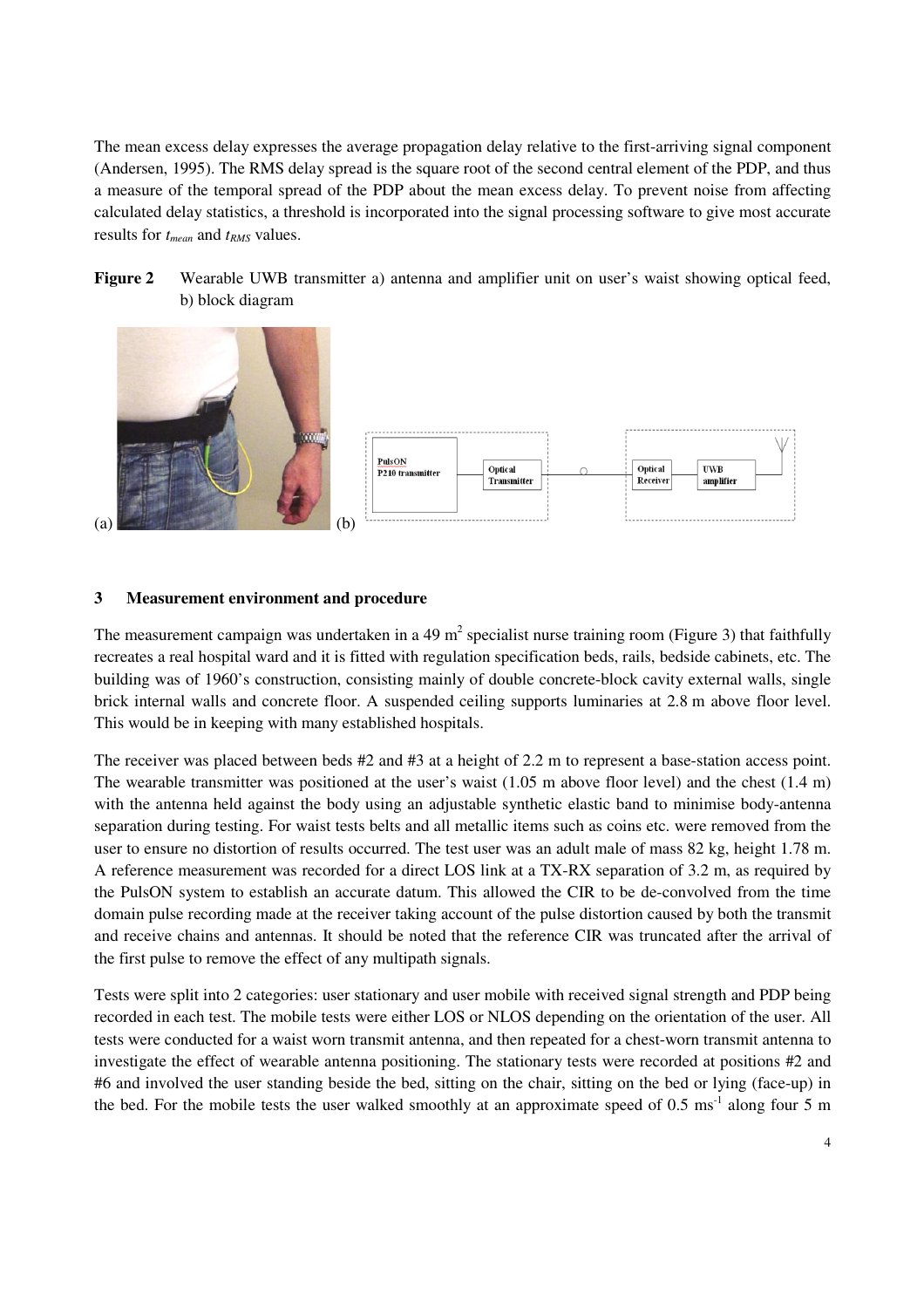long paths as shown in Figure 3(a): AB (LOS – red path 1); BA (NLOS – red path 2), CD (LOS – green path 1) and DC (NLOS – green path 2).

Note that all tests, except for those for the user in a bed, were carefully planned to be as representative as possible in that they were applicable for either a patient or a clinician wearing a UWB data terminal. The received power profiles were calculated from the recorded CIR samples using Matlab. The study of received power is of interest as it gives an understanding of typical path loss characteristics for off-body links in the ward environment, taking into account all relevant factors including body-interaction effects and shadowing caused by furniture and fittings.

**Figure 3** Measurement environment (a) floor plan layout and test paths, and (b) photograph taken from point D toward Bed 1.

![](_page_4_Figure_3.jpeg)

(a)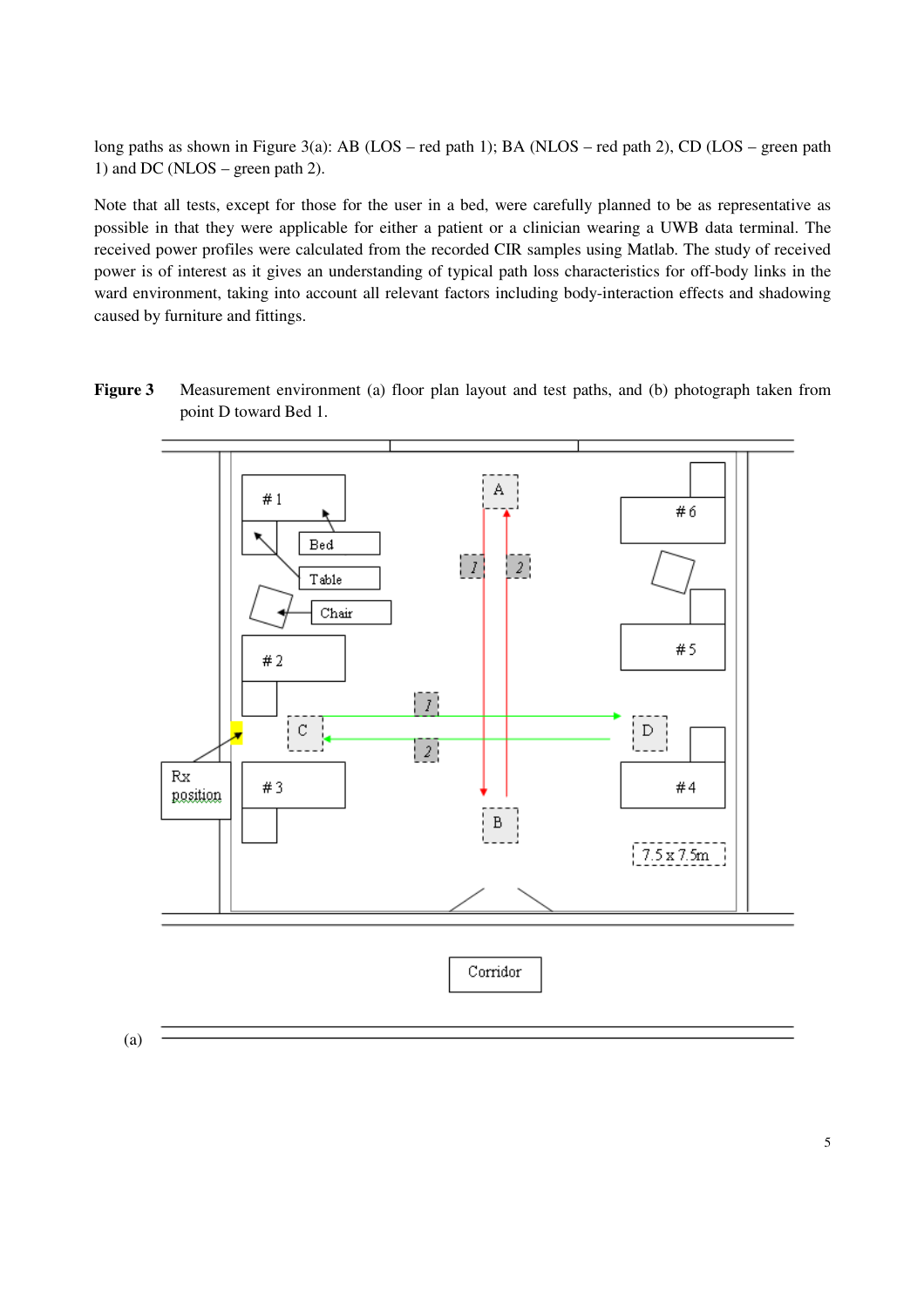![](_page_5_Picture_0.jpeg)

### **4 Results**

### *4.1 User effects*

To investigate the effects of having the antenna worn by a person versus a free standing antenna both received power and excess time delay were characterised in a medium sized room (4 m x 4 m) with minimal furniture and almost identical construction to the hospital ward. The receive antenna was positioned on one of the walls at a height of 2.2 m from the floor and 2 m from each side wall. The transmit antenna was positioned at a height of 1.4 m from the floor for each of the three recordings and also 2 m from each side wall. The TX-RX separation was 3 m.

The results in Table 1 show that the presence of body has a marked effect on received power and excess delay and therefore previous work without the body is not sufficient for characterising the off-body radio channel for medical applications. The difference between LOS and NLOS path loss was around 10 dB and when the antenna was bodyworn the body acted to modestly increase the gain of antenna in the LOS direction. Interestingly, lower mean delays were obtained for the bodyworn LOS case presumably as the user's body reduced the angular spread of the transmitted signal. Likewise, delay spread was increased for the NLOS case as the link must rely on longer propagating paths such as reflections off the walls and creeping waves around the user's body. These results reflect the findings of (Pradabphon et al., 2005) who reported that bodyshadowing for an indoor radio link noticeably lowers the received power level.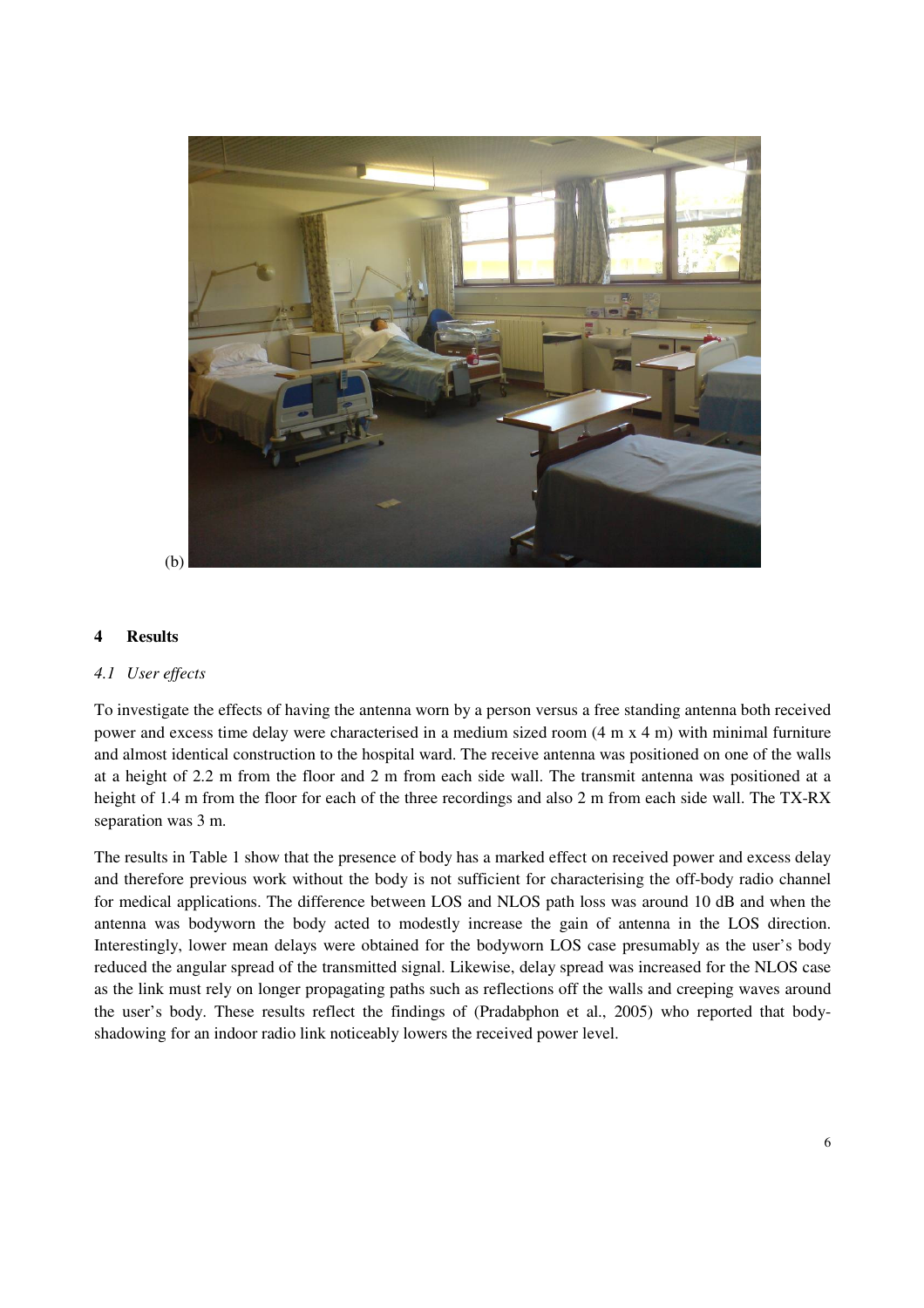|                             | <b>Bodyworn</b><br>LOS | <b>Bodyworn</b><br><b>NLOS</b> | isolated antenna |
|-----------------------------|------------------------|--------------------------------|------------------|
| <b>Received power (dBm)</b> | $-02.4$                | $-72.1$                        |                  |
| $t_{mean}$ (ns)             | 9.9                    | 46.∠                           | 21.8             |
| $t_{RMS}$ (ns)              |                        |                                | 17 A             |

**Table 1** Results of antenna-body tests characterising the effect of the user

## *4.2 User stationary*

Table 2 shows received power measurements for the user stationary scenarios outlined in Section 3. A standing position ensured the highest signal levels in all cases, with the lowest values occurring when the user was seated in a chair for the waist-worn antenna and lying down on bed for the chest-worn antenna. This is because when the user was seated, the waist-worn antenna suffered from increased body-shadowing effect, increased TX/RX height differential and also signal blocking due to the metal beds between the seat and the receiver. The chest-worn antenna for the lying position suffered from increased TX/RX height differential and by the change in polarization of the transmitter antenna with respect to that of the receive antenna.

It was also noted that the mean received power at position #6 was higher than at #2, despite the latter being much closer to the receiver (#6 was 7.3 m from the RX, while #2 was only 1.9 m away). This is directly related to position #2 being NLOS (patient facing away from the receiver thus blocking the signal path), whereas position #6 was direct LOS.

| <b>Ward location</b> | <b>Patient position</b> | <b>Received Power (dBm)</b> |  |  |
|----------------------|-------------------------|-----------------------------|--|--|
|                      | Standing                | $-70.5$                     |  |  |
| Waist                | Sitting (chair)         | $-75.8$                     |  |  |
| #2                   | Sitting (bed)           | $-70.8$                     |  |  |
|                      | Lying (bed)             | $-74.8$                     |  |  |
|                      | Standing                | $-69.2$                     |  |  |
| Waist                | Sitting (chair)         | $-73.9$                     |  |  |
| #6                   | Sitting (bed)           | $-69.5$                     |  |  |
|                      | Lying (bed)             | $-72.9$                     |  |  |
|                      | Standing                | $-66.6$                     |  |  |
| <b>Chest</b>         | Sitting (chair)         | $-68.3$                     |  |  |
| #2                   | Sitting (bed)           | $-67.7$                     |  |  |
|                      | Lying (bed)             | $-71.4$                     |  |  |
|                      | Standing                | $-66.5$                     |  |  |
| <b>Chest</b>         | Sitting (chair)         | $-70.9$                     |  |  |
| #6                   | Sitting (bed)           | $-69.3$                     |  |  |
|                      | Lying (bed)             | $-72.5$                     |  |  |

**Table 2** Received power results for stationary waist and chest tests

Received power values were generally higher for the chest than the waist at both positions (#2 and #6) because of the higher elevation and the nature of the environment in that most of the room furniture is approximately of waist height which increases signal reflection and scattering. It is also noted that the received power at position #6 is higher than at #2 for the waist-worn antenna, but the reverse is true for the chest-worn antenna. This is related to better positioning of the transmit antenna to reduce body-shadowing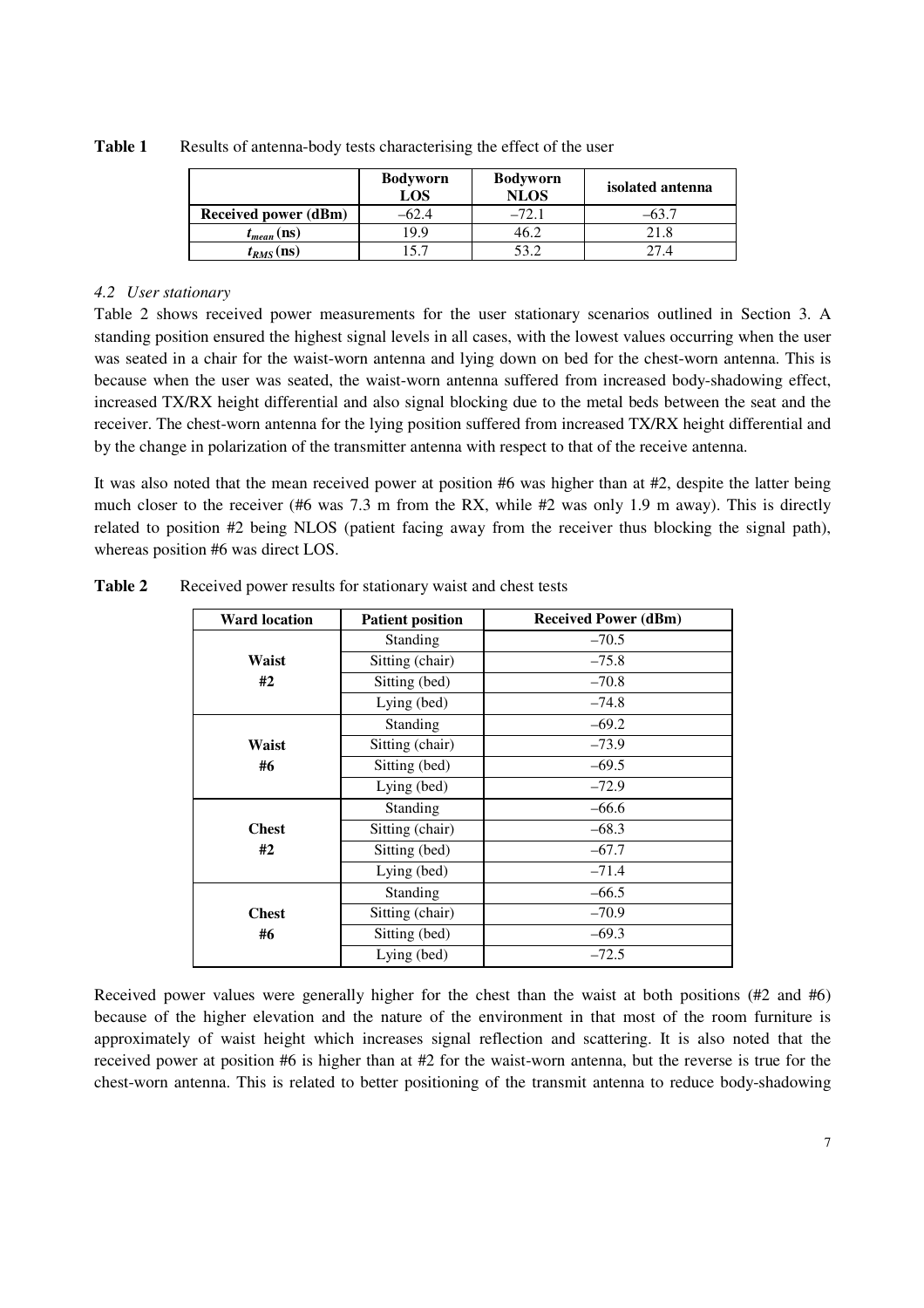effects. These findings concur with work by (Irahhauten et al., 2005) who found that received power increased as the Tx-Rx height differential decreased.

### *4.2 User mobile*

Examples of received power time series for the user mobile are shown in Figure 4 which includes both waistworn and chest-worn antenna cases for paths BA (NLOS) and CD (LOS). Each time series was transformed into a cumulative density function (CDF) using bins assigned according to the Freedman-Diaconis rule. Each CDF was then compared to a number of major theoretical distributions to assist in the modelling of the UWB channel, including Rician, Rayleigh, Weibull, Nakagami, Normal, Lognormal, Gamma, etc. The best fit in each case was chosen by using a combination of maximum likelihood parameter estimation within Matlab and inspection which was essential for cases where the lower tail of the empirical CDF was not well modelled by the estimated distribution parameters.

![](_page_7_Figure_3.jpeg)

**Figure 4** Received power time series for waist and chest worn antenna for journey (a) BA, (b) CD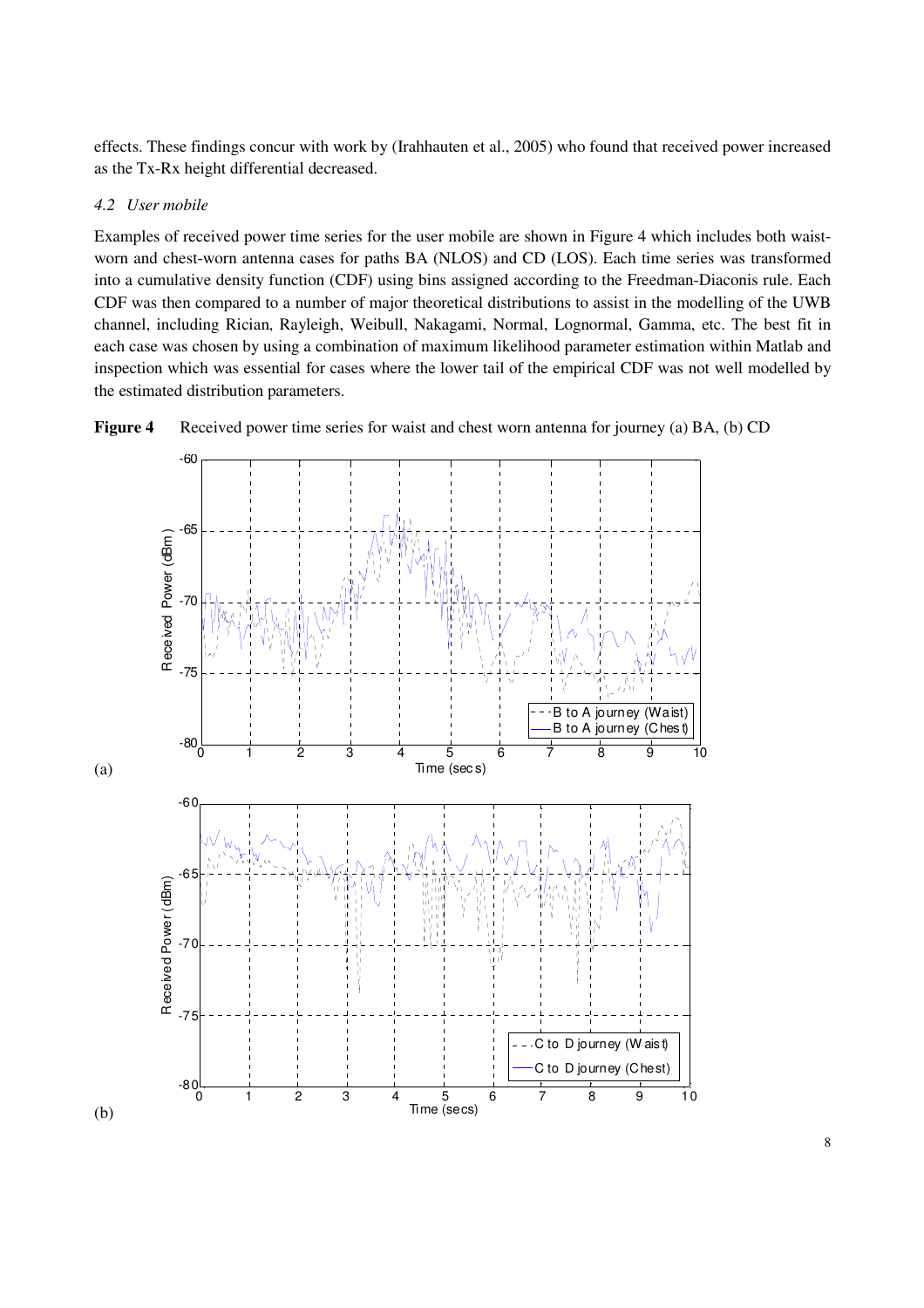![](_page_8_Figure_0.jpeg)

![](_page_8_Figure_1.jpeg)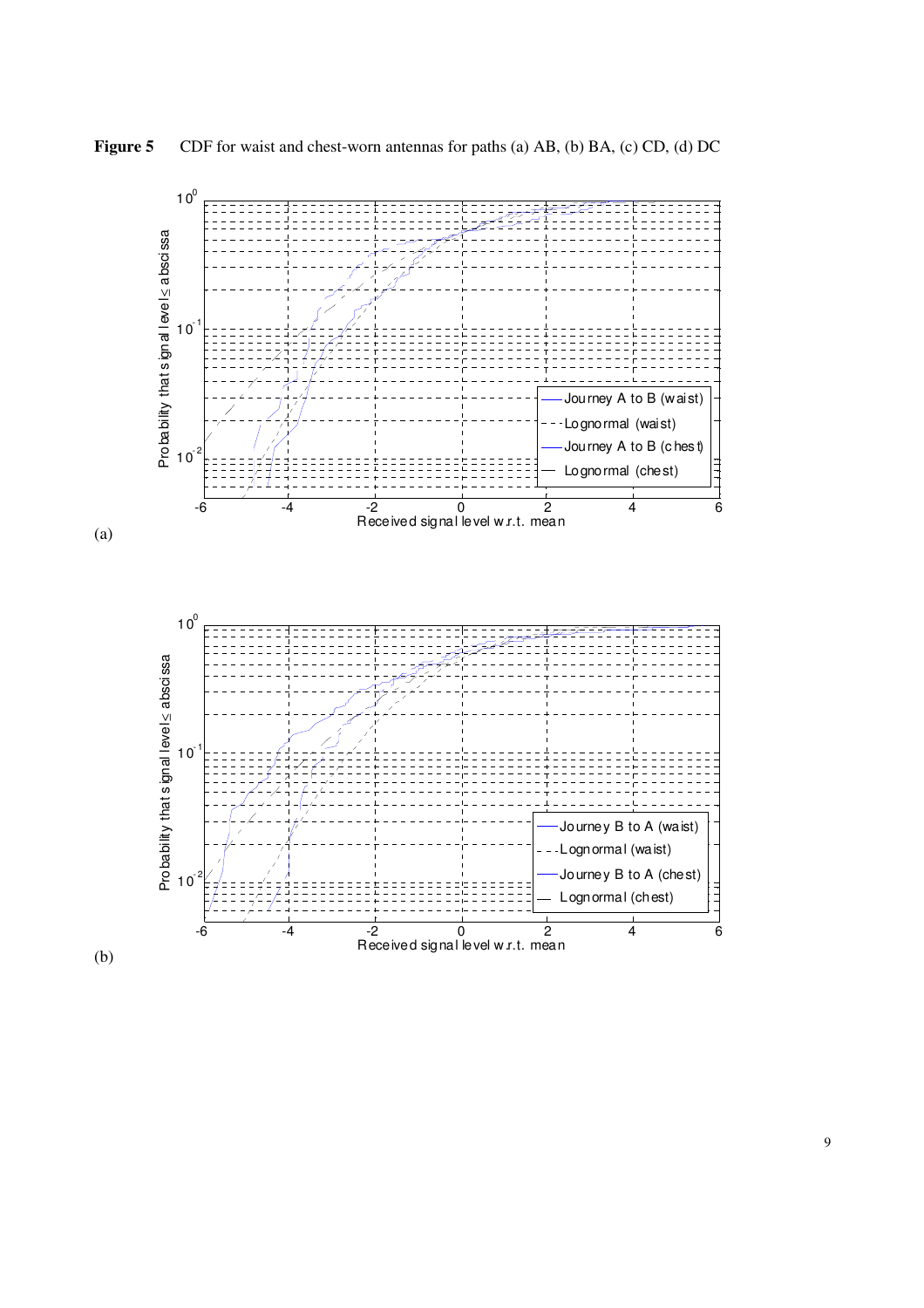![](_page_9_Figure_0.jpeg)

Overall, it was found that the lognormal distribution was the best compromise fit across all paths for both waist- and chest-worn antennas. Nonetheless, there are differences in the details for each path, as shown in Tables 3 and 4. The path-specific lognormal distribution parameters are given in Table 5. Recent work by (Goulianos et al., 2009) reported that received power CDFs were best described by Lognormal distributions, however, that work was conducted in an office environment and was carried out using frequency domain channel sounding from 3.5–6.5 GHz. For the waist-worn antenna, the highest mean power was recorded for path CD and the lowest mean power for path DC. Furthermore, the dominant factor in the tests was whether the antennas were in LOS; there is on average 6.6 dB difference between NLOS and LOS paths for the waistworn antenna. Dynamic range was found to be around 12 dB for all paths except AB which was only 8.5 dB. Similar results were obtained for the chest-worn antenna with highest mean power recorded for path CD, lowest mean power for path DC. There was on average 4.9 dB difference between NLOS and LOS paths. Dynamic range was again around 12 dB for all paths, except for AB which was 8.9 dB. However, the main difference between the antenna positions was that the difference between LOS and NLOS was notably higher for the waist-worn antenna than for the chest-worn antenna.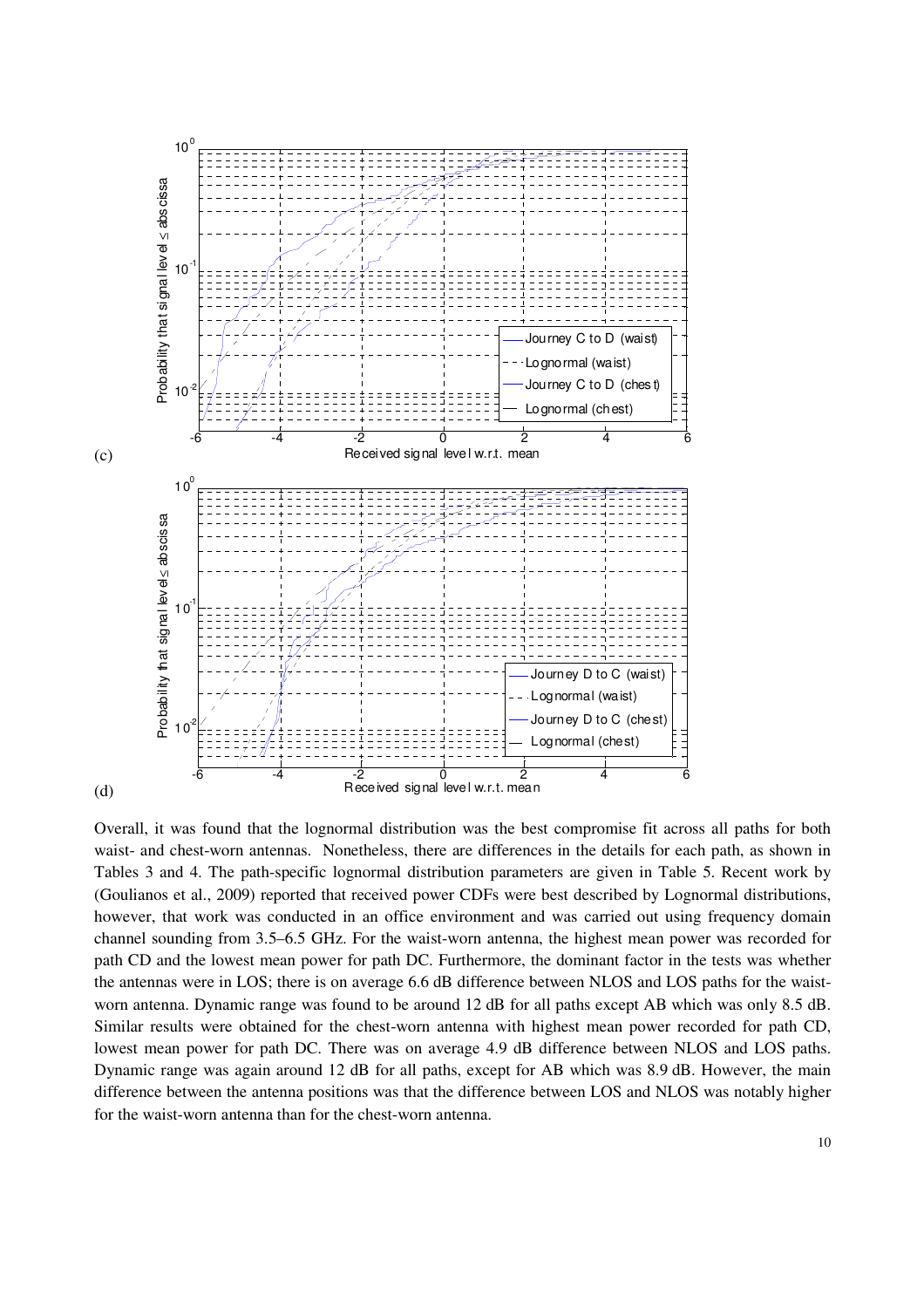| Path           | $\overline{AB}$ | BA          | CD      | DC          |
|----------------|-----------------|-------------|---------|-------------|
| [all $dB$ ]    | LOS             | <b>NLOS</b> | LOS     | <b>NLOS</b> |
| <b>Mean</b>    | $-65.8$         | $-71.4$     | $-65.3$ | $-72.8$     |
| <b>Std dev</b> | 1.8             | 2.8         | 2.2     | 2.6         |
| <b>Max</b>     | $-61.7$         | $-64.1$     | $-60.9$ | $-66.3$     |
| Min            | $-70.2$         | $-76.8$     | $-73.3$ | $-79.0$     |
| Range          | 8.5             | 11.7        | 12.4    | 12.7        |
| LOS vs. NLOS   |                 | 5.6         |         | 7.5         |

**Table 3** Link characteristics for waist-worn antenna mobile tests

**Table 4** Link characteristics for chest-worn antenna mobile tests

| Path                | $\overline{AB}$ | BA          | CD      | <b>DC</b>   |
|---------------------|-----------------|-------------|---------|-------------|
| [all $dB$ ]         | LOS             | <b>NLOS</b> | LOS     | <b>NLOS</b> |
| <b>Mean</b>         | $-66.9$         | $-70.8$     | $-65.3$ | $-71.2$     |
| <b>Std dev</b>      | 2.5             | 2.4         | 2.5     | 3.4         |
| Max                 | $-62.4$         | $-63.8$     | $-61.8$ | $-65.2$     |
| Min                 | $-71.3$         | $-74.8$     | $-73.8$ | $-79.3$     |
| Range               | 8.9             | 11.0        | 12.0    | 14.1        |
| <b>LOS vs. NLOS</b> |                 | 3.9         |         | 5.9         |

**Table 5** Lognormal distribution parameters and standard error for each mobile path

|              |           |                 |           |                 | $\sigma$  |
|--------------|-----------|-----------------|-----------|-----------------|-----------|
|              |           | <b>Estimate</b> | Std. Err. | <b>Estimate</b> | Std. Err. |
|              | $\bf AB$  | 1.617           | 0.008243  | 0.108           | 0.005854  |
| Waist        | BA        | 1.296           | 0.011726  | 0.162           | 0.008324  |
| antenna      | <b>CD</b> | 1.647           | 0.009202  | 0.127           | 0.006532  |
|              | DC.       | 1.219           | 0.01233   | 0.154           | 0.008761  |
| <b>Chest</b> | AB        | 1.557           | 0.011319  | 0.146           | 0.008040  |
| antenna      | BA        | 1.332           | 0.010501  | 0.140           | 0.007457  |
|              | CD        | 1.651           | 0.008177  | 0.142           | 0.005796  |
|              | DC.       | 1.313           | 0.01491   | 0.198           | 0.010591  |

In terms of excess delay results, it was found that the Weibull distribution was the overall best fit for both mean delay (*tmean*) and RMS delay (*tRMS*) over all paths and for both waist- and chest-worn antennas. The Weibull distribution has been used on a number of occasions to model small-scale fading statistics (Chong and Yong, 2005; Chong et al., 2005; Lim et al., 2006). Studies by (Pradabphon et al., 2005; Goulianos et al., 2009) report that RMS delays were well modelled by Normal distributions. However, both studies were undertaken in office environments with significantly different scattering conditions from this work. Figure 6 shows the delay distributions and the maximum, minimum and mean values of *tmean* and *tRMS* are presented in Table 6. The parameters for the path specific Weibull distributions are provided in Table 7. Comparison between the waist- and chest-worn antenna positions for paths AB and BA (Table 6) shows that the differences in *tmean* and *tRMS* are negligible. However, for both waist-worn and chest-worn antennas the average *tmean* and *tRMS* (delay spread) values were lower for path AB compared to BA, with a similar trend for CD and DC. Indeed, the results in Table 6 highlight that, regardless of user mode, antenna position and direction of travel (LOS or NLOS), the mean values of excess time delay are largely similar with  $t_{mean} \sim 64$  ns and  $t_{RMS} \sim$ 66 ns. This is due to the richness of the indoor multipath environment.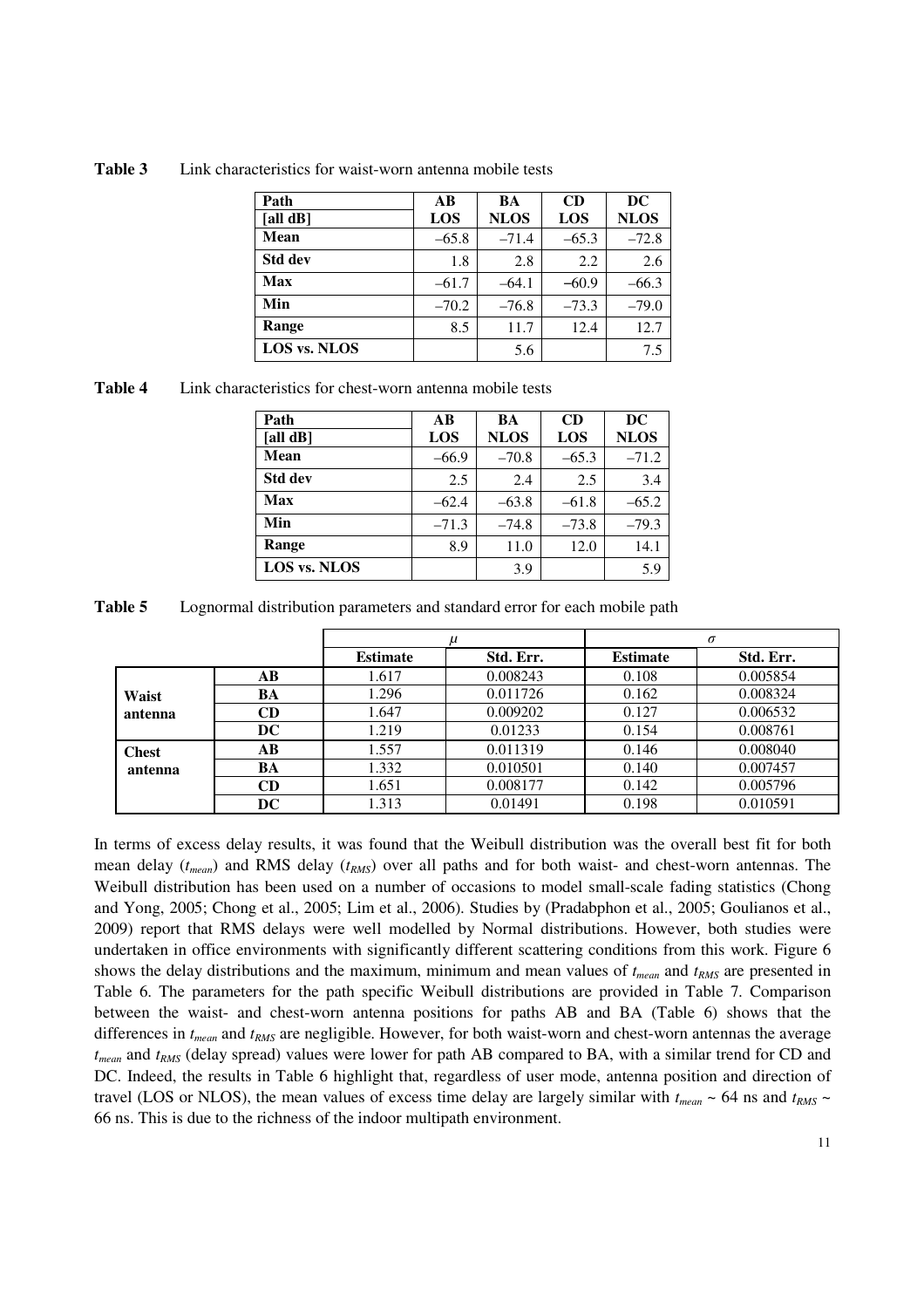**Figure 6** Per-path delay distributions (a) *tmean* for AB, (b) *tRMS* for AB, (c) *tmean* for BA, (d) *tRMS* for BA, (e) *tmean* for CD, (f) *tRMS* for CD, (g) *tmean* for DC, (h) *tRMS* for DC

![](_page_11_Figure_1.jpeg)

(b)

(a)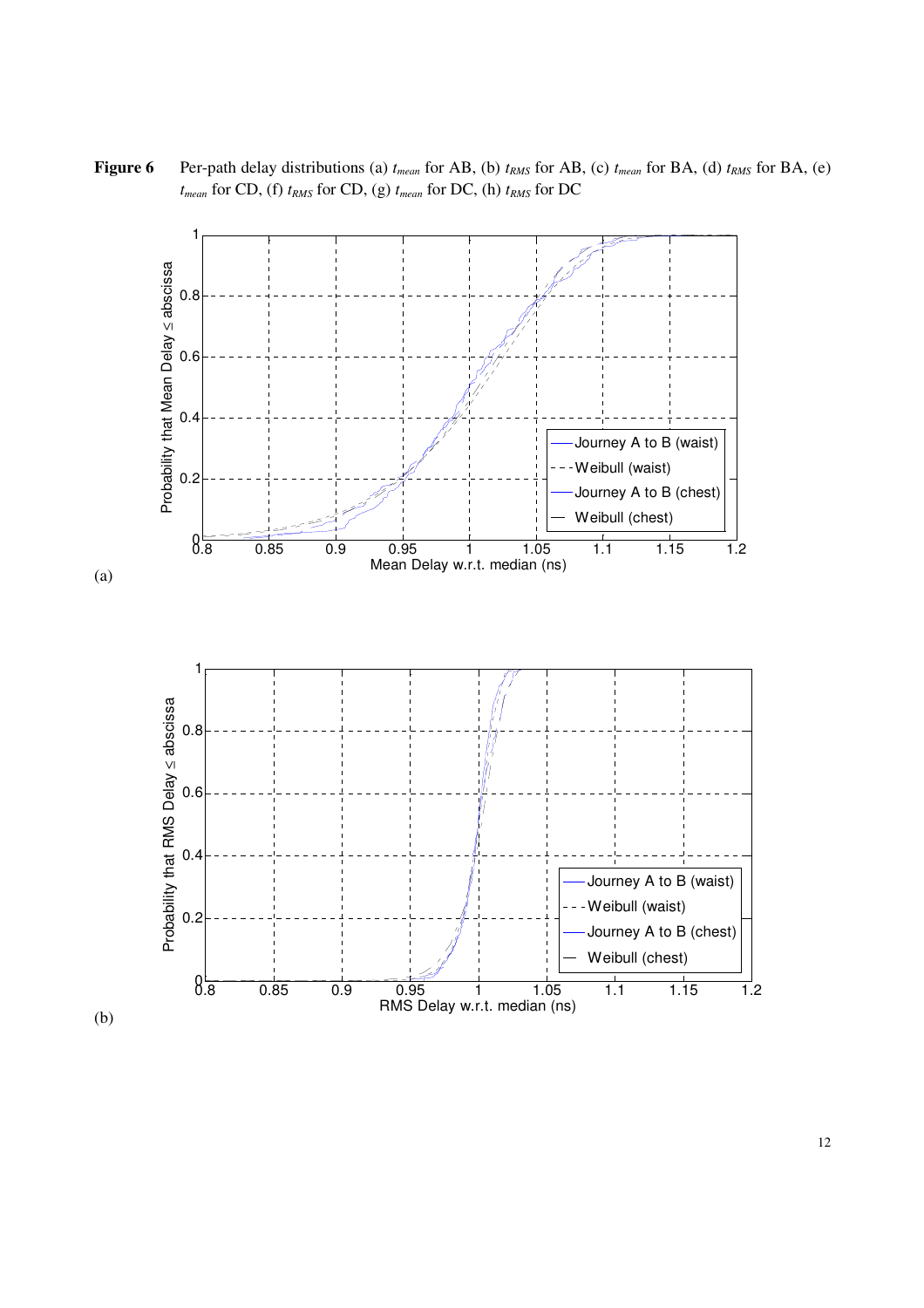![](_page_12_Figure_0.jpeg)

(c)

![](_page_12_Figure_2.jpeg)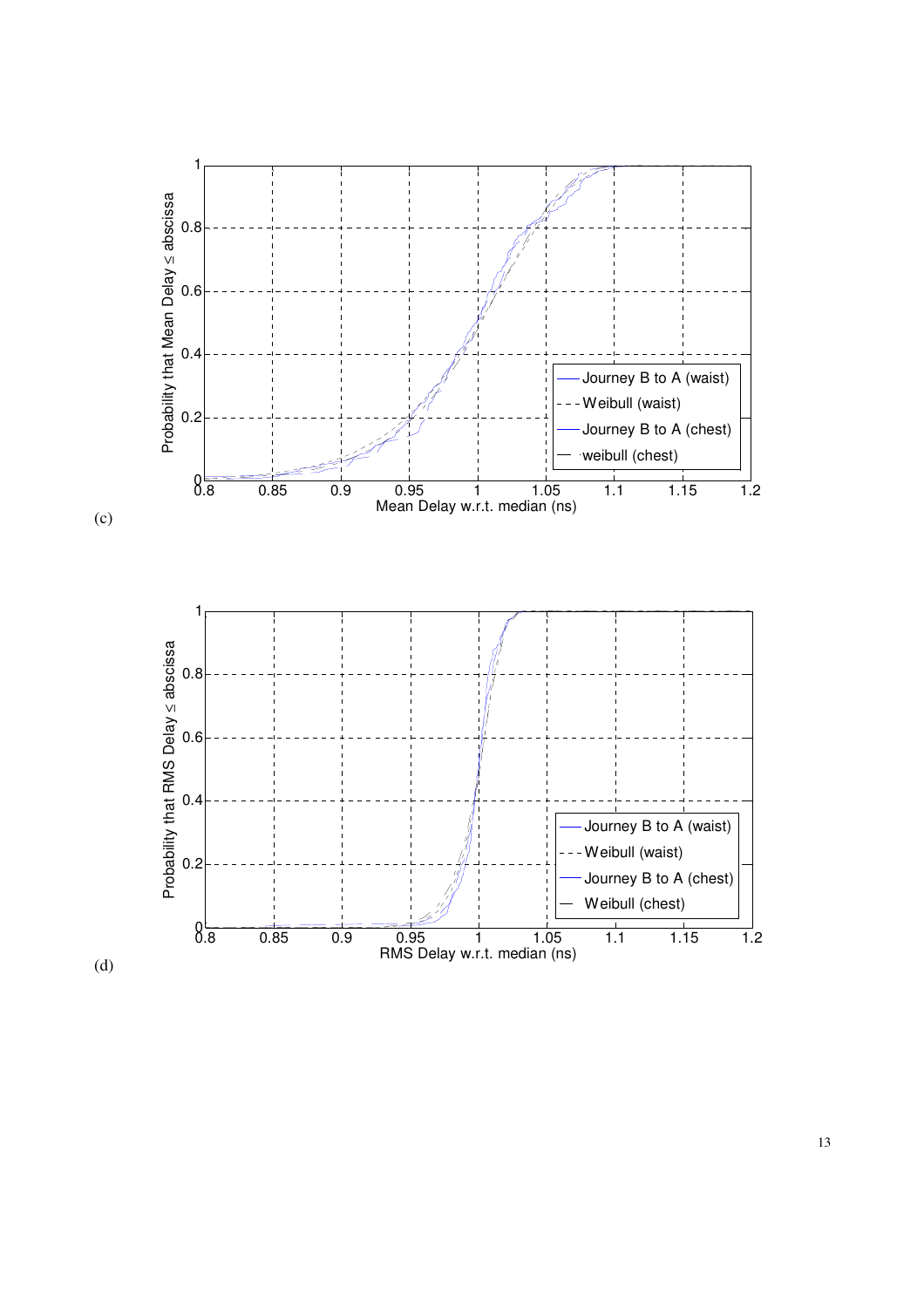![](_page_13_Figure_0.jpeg)

(e)

![](_page_13_Figure_2.jpeg)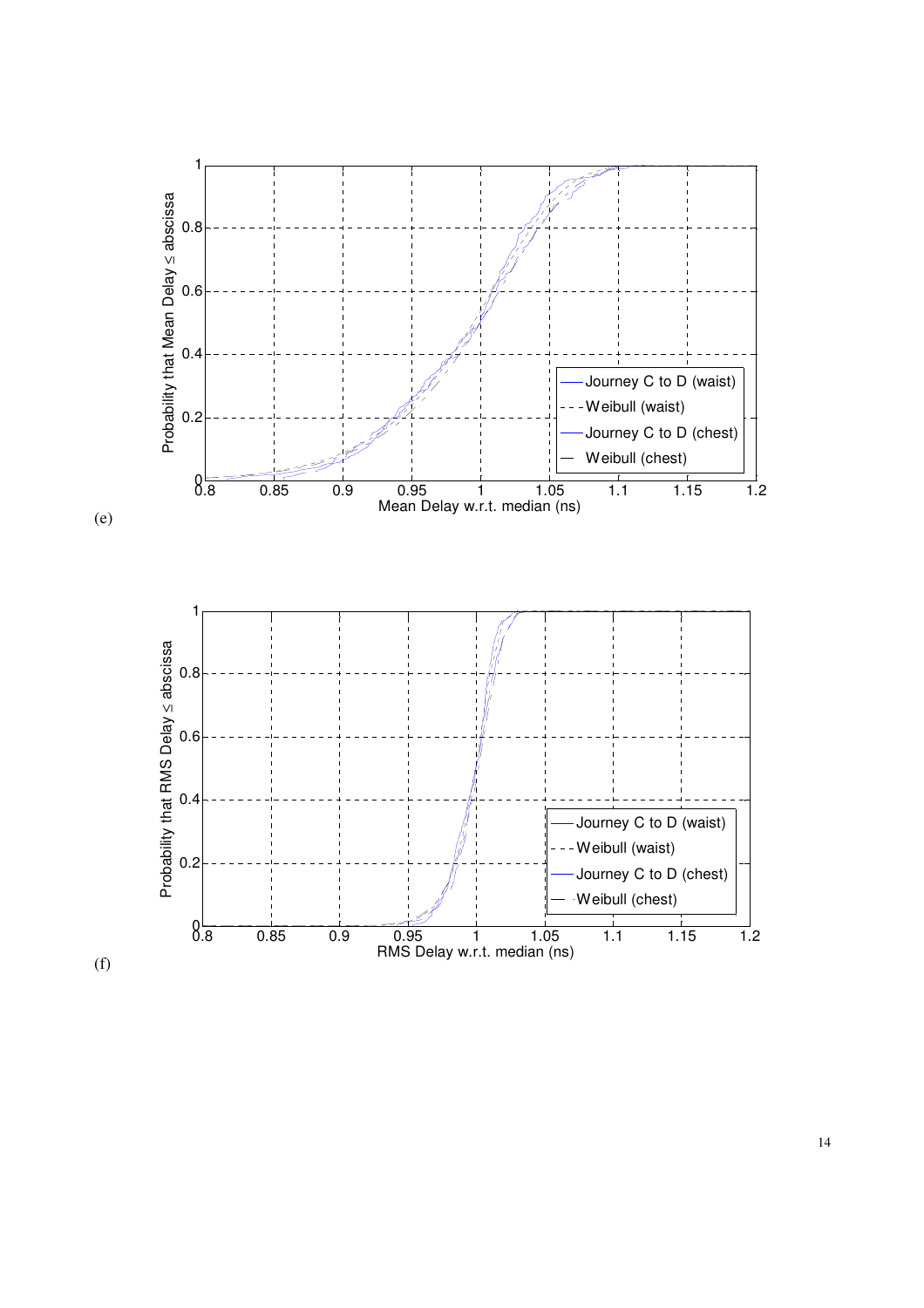![](_page_14_Figure_0.jpeg)

(g)

![](_page_14_Figure_2.jpeg)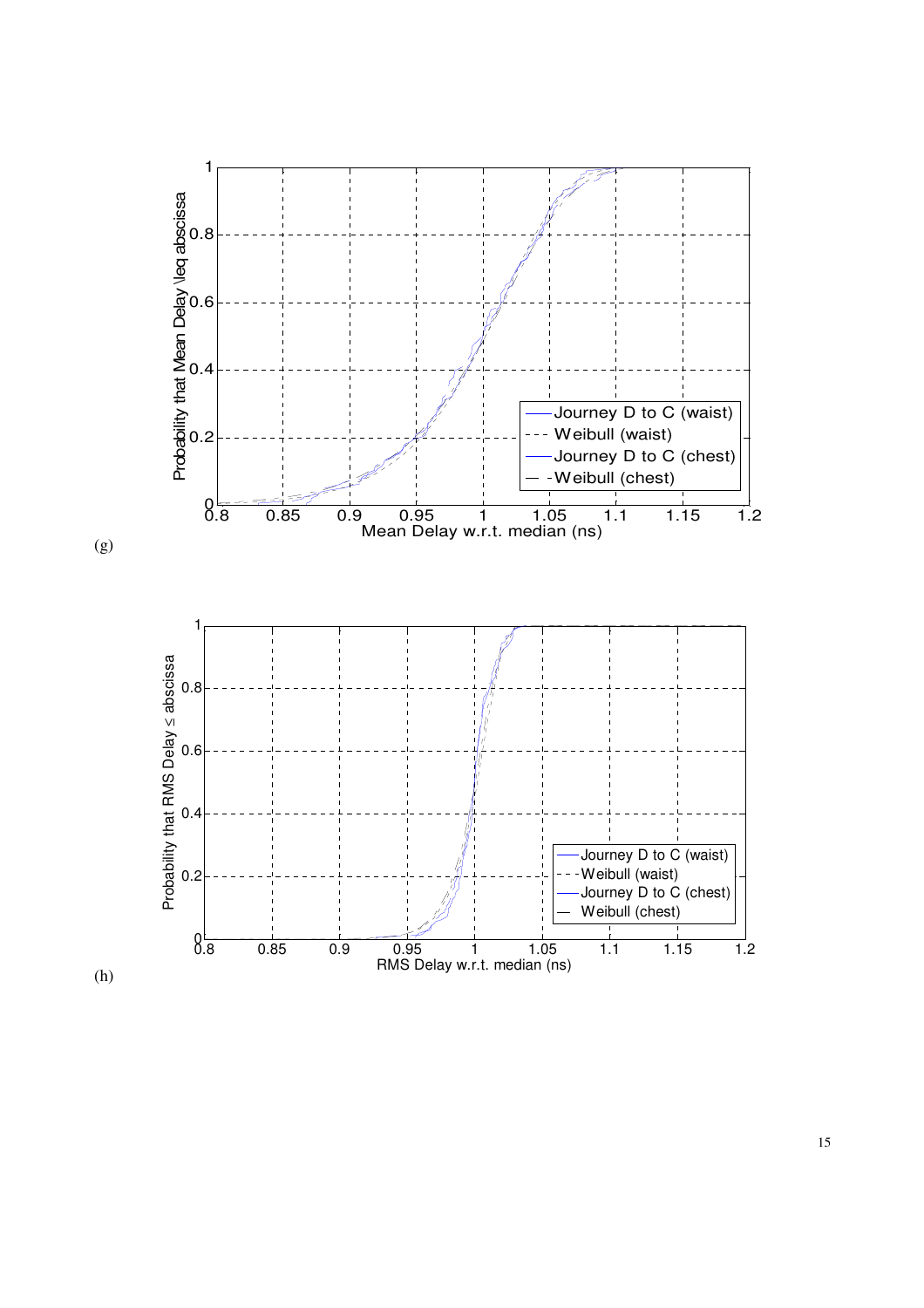Table 6 Time delay results for user mobile tests

|                                   |                             | Waist | <b>Chest</b> |
|-----------------------------------|-----------------------------|-------|--------------|
|                                   | $\max t_{mean \, (ns)}$     | 73.2  | 73.7         |
|                                   | mean $t_{mean \, (ns)}$     | 61.2  | 61.8         |
| AB                                | $min t_{mean (ns)}$         | 47.1  | 50.0         |
|                                   | $\max t_{RMS \text{ (ns)}}$ | 67.8  | 67.7         |
|                                   | mean $t_{RMS \text{ (ns)}}$ | 65.6  | 65.5         |
|                                   | $min t_{RMS \text{ (ns)}}$  | 60.3  | 61.0         |
|                                   | $\max t_{mean \, (ns)}$     | 72.1  | 70.9         |
|                                   | mean $t_{mean \, (ns)}$     | 64.6  | 64.0         |
| <b>BA</b>                         | $min t_{mean (ns)}$         | 53.1  | 54.7         |
|                                   | $\max t_{RMS \, (ns)}$      | 68.5  | 68.5         |
|                                   | mean $t_{RMS \text{ (ns)}}$ | 66.1  | 66.1         |
|                                   | $min t_{RMS \text{ (ns)}}$  | 62.3  | 63.5         |
|                                   | $\max t_{mean \, (ns)}$     | 71.0  | 71.3         |
|                                   | mean $t_{mean \, (ns)}$     | 64.1  | 64.0         |
| CD                                | $min t_{mean (ns)}$         | 55.4  | 57.8         |
|                                   | $\max t_{RMS \text{ (ns)}}$ | 68.2  | 68.3         |
|                                   | mean $t_{RMS \, (\rm ns)}$  | 65.9  | 65.9         |
|                                   | $min t_{RMS \text{ (ns)}}$  | 62.2  | 63.0         |
|                                   | $\max t_{mean \, (ns)}$     | 74.4  | 73.1         |
|                                   | mean $t_{mean \, (ns)}$     | 66.0  | 65.6         |
| $\overline{\mathbf{D}\mathbf{C}}$ | $min t_{mean (ns)}$         | 57.6  | 59.0         |
|                                   | $\max t_{RMS \text{ (ns)}}$ | 69.0  | 68.9         |
|                                   | mean $t_{RMS \text{ (ns)}}$ | 66.4  | 60.2         |
|                                   | $min t_{RMS \text{ (ns)}}$  | 61.7  | 62.3         |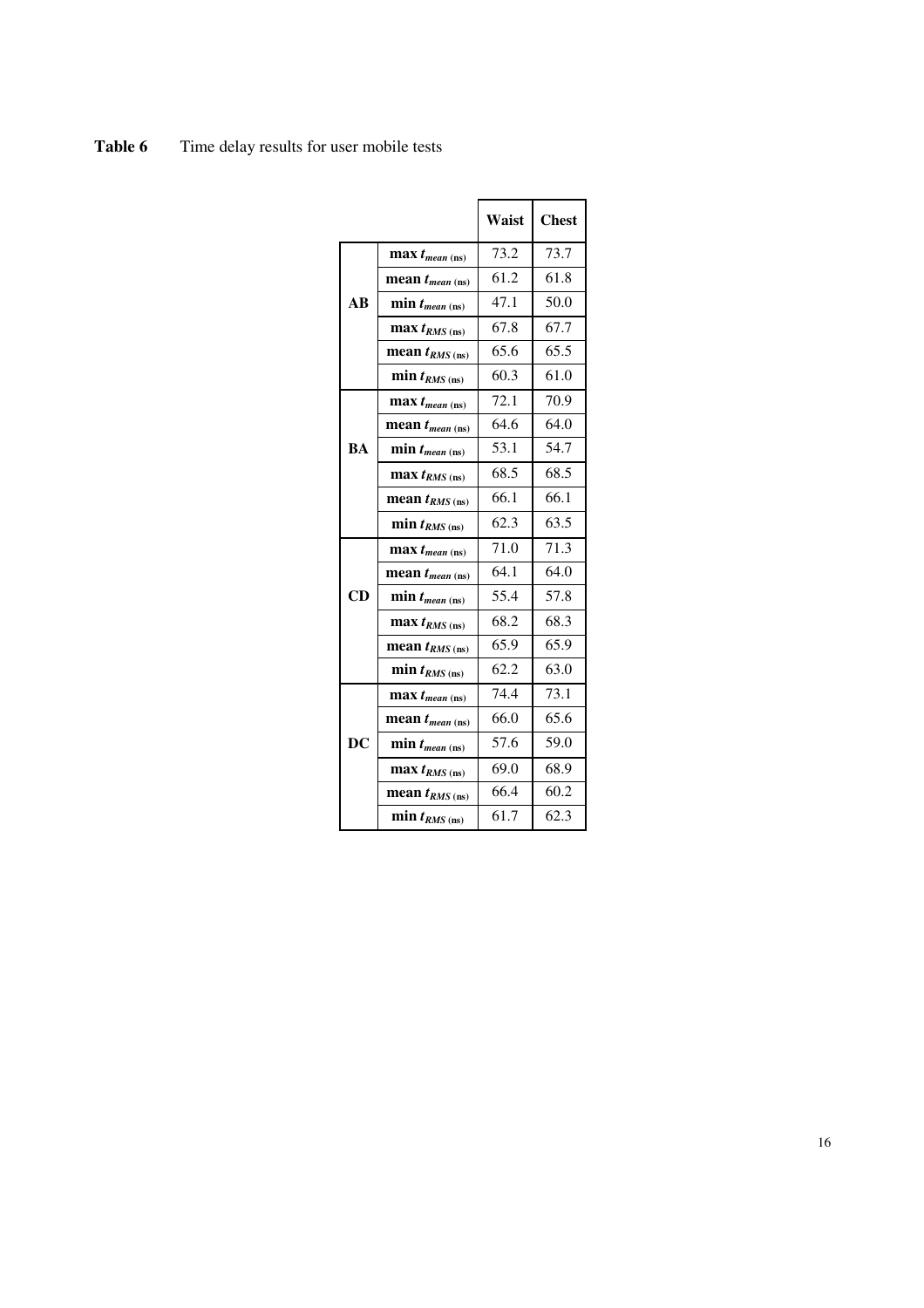|              |                        |            | a               |           | h               |           |
|--------------|------------------------|------------|-----------------|-----------|-----------------|-----------|
|              |                        |            | <b>Estimate</b> | Std. Err. | <b>Estimate</b> | Std. Err. |
|              | $\mathbf{A}\mathbf{B}$ | $t_{mean}$ | 64.84           | 0.24172   | 17.94           | 0.83796   |
|              |                        | $t_{RMS}$  | 66.28           | 0.04596   | 96.14           | 4.57657   |
|              | <b>BA</b>              | $t_{mean}$ | 66.23           | 0.21640   | 20.83           | 1.02258   |
| Waist        |                        | $t_{RMS}$  | 66.52           | 0.05484   | 82.75           | 3.79994   |
|              | CD                     | $t_{mean}$ | 64.63           | 0.23090   | 20.35           | 1.05626   |
|              |                        | $t_{RMS}$  | 66.12           | 0.06130   | 78.45           | 4.09045   |
|              | <b>DC</b>              | $t_{mean}$ | 65.44           | 0.23734   | 22.89           | 1.34228   |
|              |                        | $t_{RMS}$  | 66.73           | 0.07801   | 70.80           | 4.01682   |
|              | $\mathbf{A}\mathbf{B}$ | $t_{mean}$ | 65.64           | 0.26750   | 19.16           | 1.08845   |
| <b>Chest</b> |                        | $t_{RMS}$  | 66.44           | 0.06882   | 75.58           | 4.18124   |
|              | <b>BA</b>              | $t_{mean}$ | 65.63           | 0.25027   | 22.68           | 1.43635   |
|              |                        | $t_{RMS}$  | 66.37           | 0.07687   | 74.76           | 4.53565   |
|              | CD                     | $t_{mean}$ | 65.78           | 0.23600   | 20.27           | 1.08460   |
|              |                        | $t_{RMS}$  | 66.40           | 0.06903   | 70.00           | 3.62214   |
|              | <b>DC</b>              | $t_{mean}$ | 67.59           | 0.23473   | 22.90           | 1.34220   |
|              |                        | $t_{RMS}$  | 66.86           | 0.07518   | 70.95           | 3.86312   |

Table 7 Estimated Weibull distribution parameters for each mobile test

### *4.3 Rotation test*

A rotation test was performed to further investigate the differences in signal propagation from the two candidate antenna mounting positions on the user's body. Initially, the user (and transmit antenna) were directly facing the receiver module. The user then rotated at a constant speed with a rotation time of 20 s. The received power time series for both antenna positions is shown in Figure 7. The results show a difference of ~10 dB in received power between LOS and NLOS conditions. Overall, the received power time series for waist- and chest-worn antennas were similar, but with one notable difference: the chest-worn antenna experienced a marked increase in received signal power between 10 to 15 seconds which the waist-worn antenna did not. The excess delay results for the rotation test are summarised in Table 8. Both *tmean* and *tRMS* values for the waist-worn antenna are slightly higher than for the chest-worn antenna. These results may be attributed to the different scattering environment experienced by each antenna mounting point with the waistworn antenna suffering from an increased level of clutter at that height above the floor level.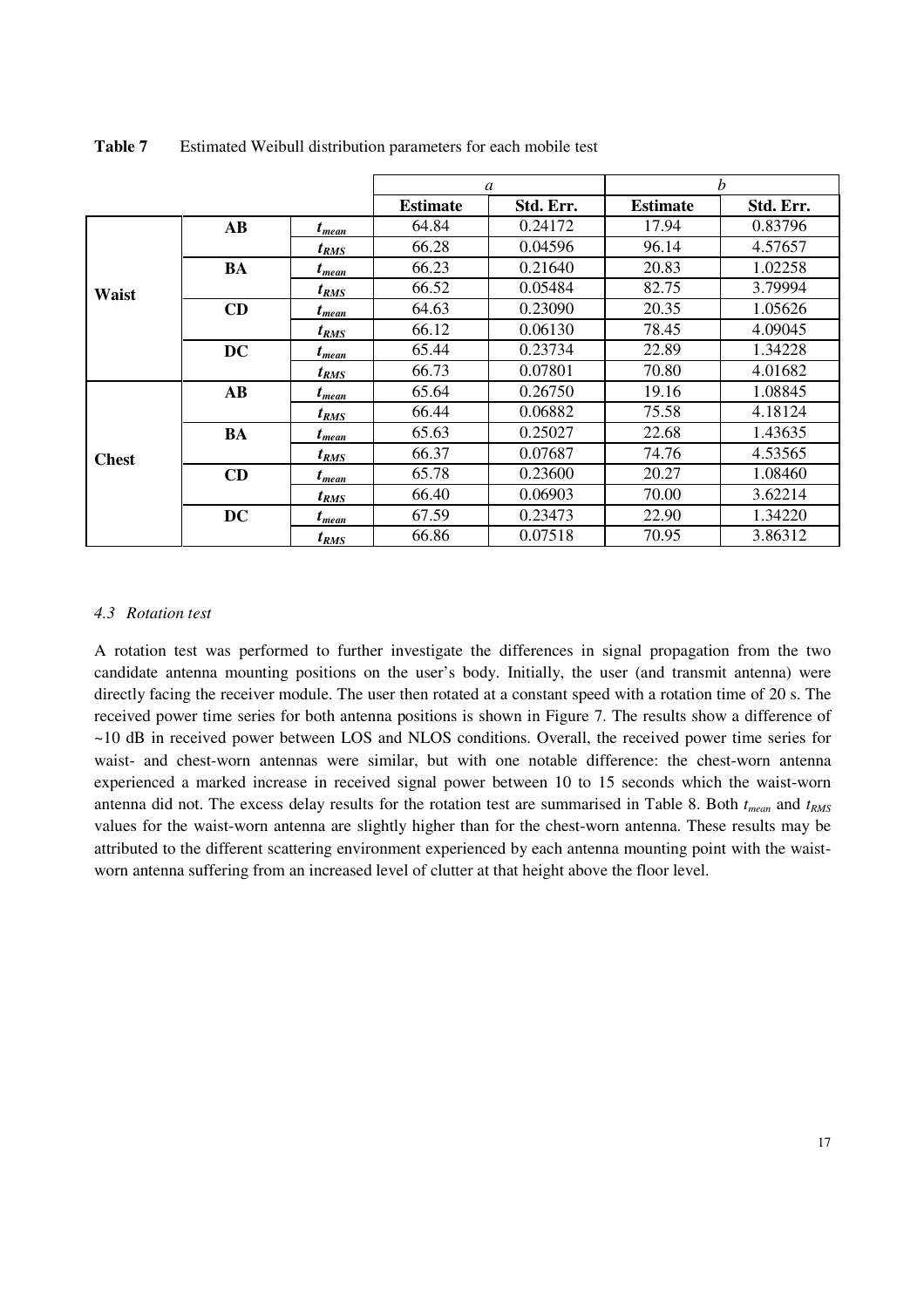![](_page_17_Figure_0.jpeg)

**Figure 7** Received power time series for user rotating

**Table 8** Time delay results for rotation tests

|                            | Waist | <b>Chest</b> |
|----------------------------|-------|--------------|
| $\max t_{mean \, (ns)}$    | 72.9  | 71.4         |
| mean $t_{mean \, (ns)}$    | 63.6  | 62.6         |
| $min t_{mean (ns)}$        | 50.7  | 50.2         |
| $\max t_{RMS \, (ns)}$     | 68.6  | 68.8         |
| mean $t_{RMS \, (\rm ns)}$ | 66.0  | 65.7         |
| $min t_{RMS \, (ns)}$      | 63.1  | 61.5         |

### **5 Conclusions**

Relative path loss results and delay statistics for both the stationary and mobile off-body UWB radio channel have been presented. The measurements were made in a realistic hospital ward environment using RF-overfibre technology. The mobile results show that the variation in total received power for a waist-worn and also chest-worn transmitter are generally well described by a lognormal distribution, but that the mean levels and dynamic range were dependent on the nature of the path and line of sight conditions. The time delay results for the mobile tests showed that for both the waist- and chest worn antenna the Weibull distribution offered the best general fit. The maximum and minimum delay values were recorded for the waist-worn antenna position, although such is the richness of the multipath environment that many of the *tmean* and *tRMS* values had only limited dissimilarity.

Stationary experiments highlighted that received power was dependent on user orientation as well as the multipath hospital environment. Rotation experiments highlighted that received power was dependant on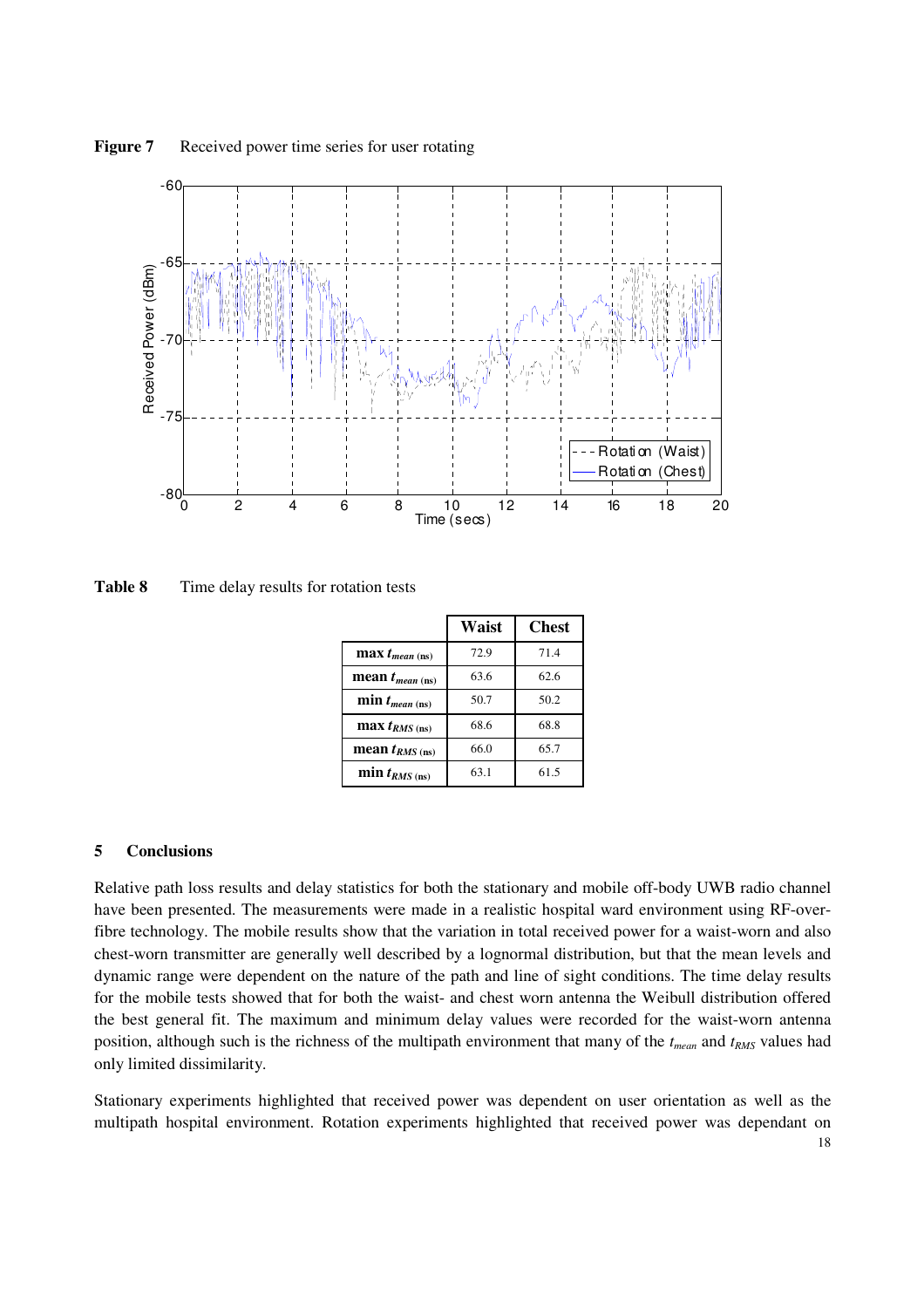antenna positioning on the body, body shadowing effects and alignment with scattering objects and surfaces within the environment. The delay statistics for the rotation experiments indicate that both *tmean* and *tRMS* values for the waist-worn antenna are slightly higher than for the chest-worn antenna. Also, *tmean* and *tRMS* values rise with increased body shadowing.

In all cases it was evident that the chest-worn antenna arrangement had discernibly lower average mean excess delay (*tmean*) and RMS delay (*tRMS*) values compared to the waist-worn antenna. For both the stationary and rotation measurements the chest-worn antenna arrangement also showed higher received power levels. For a mobile user, the chest-worn antenna arrangement had higher mean received power values for NLOS, and, perhaps more importantly, there was also less difference in levels for LOS scenarios compared to NLOS. Therefore, future work will extend the work to consider a wider range of antenna mounting positions and will also investigate the effect of mobile scatterers such as pedestrians on these off-body links.

#### **References**

- Andersen, J.B., Rappaport, T.S. and Yoshida, S. (1995) 'Propagation measurements and models for wireless communications channels', *IEEE Communications Mag.*, Vol. 33, Issue 1, pp.42–49.
- Bultitude, R.J.C., Hahn, R.F. and Davies, R.J. (1998) 'Propagation considerations for the design of an indoor broad-band communications system at EHF', *IEEE Trans. Vehicular Technology*, Vol. 47, 1, pp.235–245.
- Chong, C. C., and Yong, S. K. (2005) 'A generic statistical based UWB channel model for high-rise apartments', *IEEE Trans. Antennas and Propagation* (Special Issue on Antennas and Propagation Applications), vol. 53, no. 8, pp.2389–2399.
- Chong, C. C., Kim, Y. and Lee, S. S. (2005) 'A modified S-V clustering channel model for UWB indoor residential environment', *Proc. IEEE Veh. Technol. Conf.* (VTC 2005-Spring), vol. 1, pp. 58-62, Stockholm, Sweden
- Code of Federal Regulations (CFR), (2008) Title 47–Telecomms, Chapter I, Part 15-Radio Frequency devices. Sect. 15.517 "Technical requirements for indoor UWB systems", pp. 846–847.
- Elgharably, R. et al, (2008) 'Wireless-Enabled Telemedicine System for Remote Monitoring', *Biomedical Engineering Conference, 2008.* CIBEC 2008. Cairo International, pp.1-4.
- Goulianos, A. A. et al, (2009) 'Wideband Power Modeling and Time Dispersion Analysis for UWB Indoor Off-Body Communications', *IEEE Transactions on Antennas and Prop.* vol. 57, no. 7, pp. 2162–2171.
- Goulianos, A. A., Brown, T., Stavrou, S. (2008) 'A Novel Path-Loss Model for UWB Off-Body Propagation', *IEEE Vehicular Technology Conference*, pp.450–454.
- Hentila, L. et al, (2005) 'Measurement and modelling of an UWB channel at hospital', *IEEE Intl. Conf. Ultra-Wideband,* pp.113–117.
- Ho, C. M. P., Rappaport, T. S. and Koushik, P. (1994) 'Antenna Effects on Indoor Obstructed Wireless Channels and a Deterministic Image-Based Wide-Band Propagation Model for In-Building Personal Communication Systems', *Intl. Journal of Wireless Information Networks*, pp.61–76.
- Hoff, H., Eggers P.C.F. and Kovacs, I.Z. (2003) "Directional indoor ultra wideband propagation mechanisms", *2003 IEEE 58th Vehicular Technology Conf.*, VTC 2003, Vol. 1, pp.188–192.

Irahhauten, Z. et al, (2005) 'UWB channel measurements and results for wireless personal area networks applications', *European Conference on Wireless Technology, 2005*. 3-4 Oct. 2005. pp.189-192.

Karlsson, M. et al, (2005) 'Wireless system for real-time recording of heart rate variability for home nursing', *Proc. 27th Annual IEEE Eng. in Medicine and Biology Conf.*, Shanghai, China, pp.3717–3719.